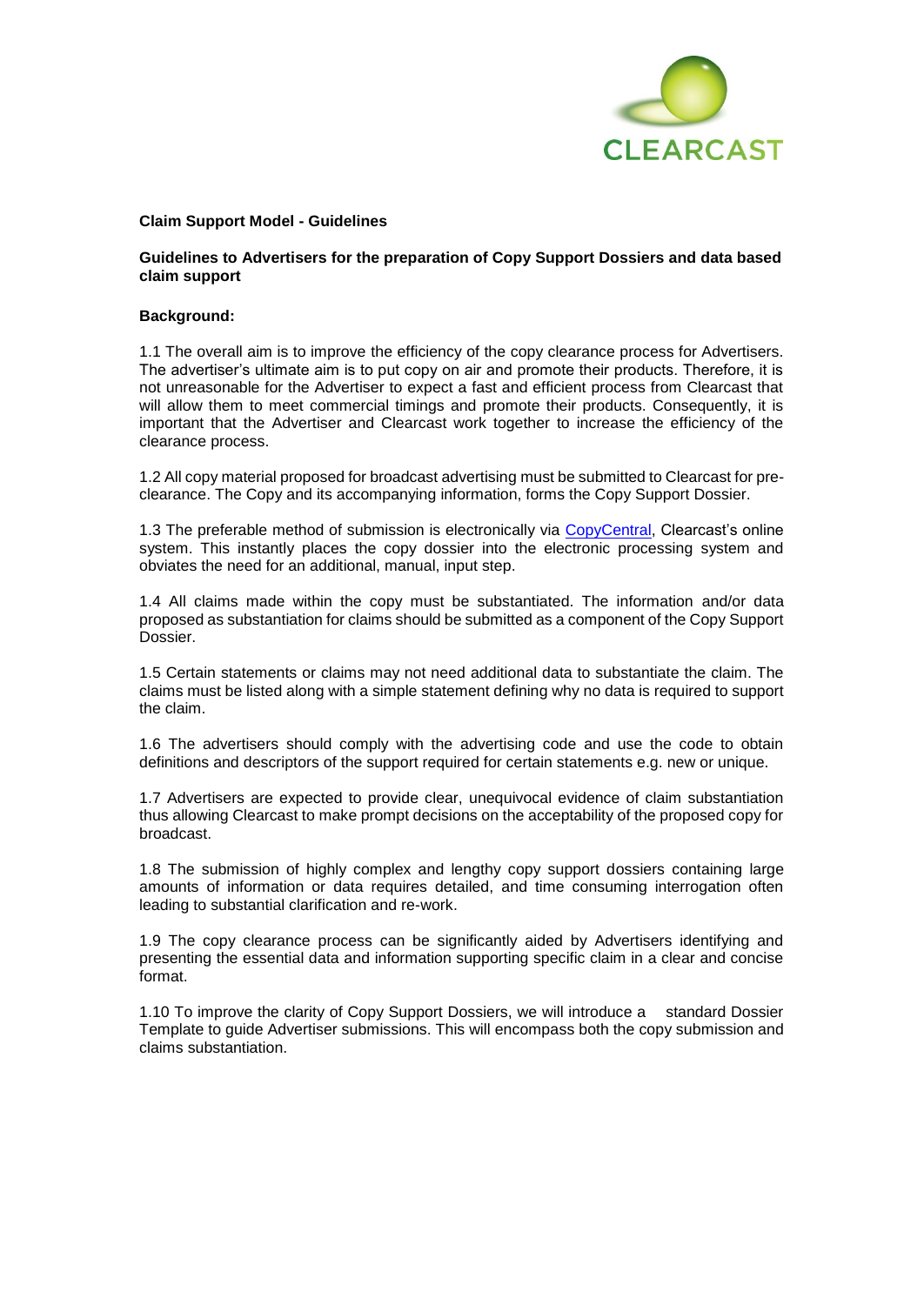

2.1a The aim of the new **Dossier Template** is for Advertisers to present both the Copy and the Copy substantiation in a clear and concise format to Clearcast and its associated staff. This document comprises the **Copy Support Dossier.**

2.1b Working to a common format ensures that all copy elements are included and claims are clearly identified. Omissions from the dossier are identified early in the process.

2.1c Evidence to substantiate claims is provided in a clear and concise way and relates to each specific claim.

2.1d All Advertisers will use the same format thereby placing the emphasis on a) adherence to advertising codes and b) the quality of the information submitted for claim substantiation.

2.1e Emphasis is placed on, though not limited to, the Advertiser identifying and presenting the principal data supporting a claim and not on the complexity or volume of material supplied.

- 3**.** The new **Dossier Template** is composed of **4** main sections as follows:-
- **1. Administration**
- **2. Copy script and identification of claims**
- **3. Substantiation of Claims**
- **4. Appendices**
- *It is anticipated that the advertiser will cover items 1-3 in less than 5 pages*

Each item is detailed below: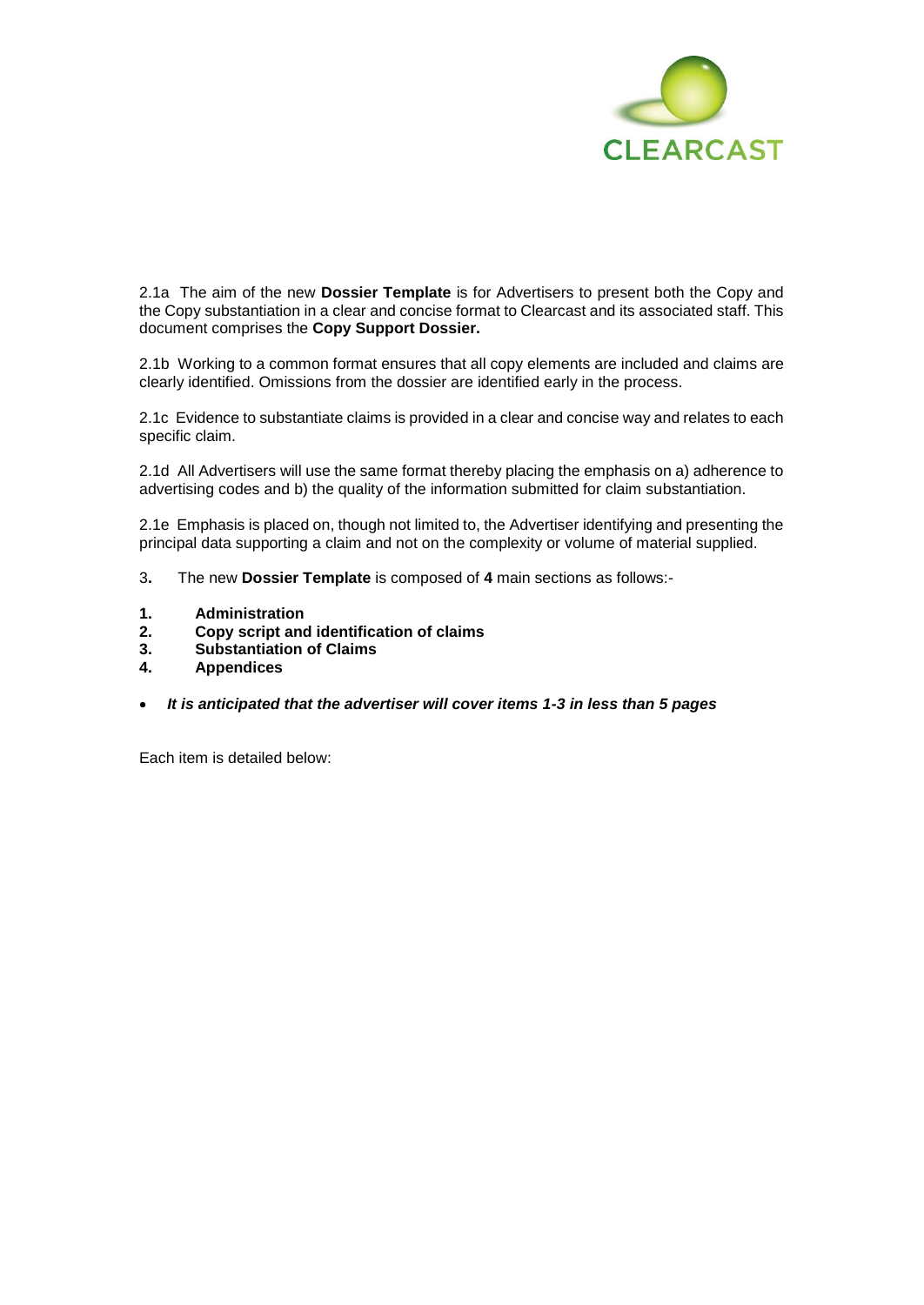

# **Administration - Page 1**

Page 1 - Administrative details for the copy submission in table format:

| Advertiser:                       |  |
|-----------------------------------|--|
| Agency:                           |  |
| Product:                          |  |
| Copy Title:                       |  |
| Advertiser Copy number /reference |  |

Advertisers should use an internal reference code that includes the revision number of the copy. Many advertisers will have several scripts for a particular product or brand's advertising campaign. Similarly, a single piece of copy may undergo a number of iterations or complete title changes during the copy clearance procedure. It is important to avoid confusion when scripts are submitted to Clearcast, especially as there may be several copy executions from the same Advertiser or Brand with Clearcast at any one time. Clearcast will continue to allocate all scripts a specific identification and edit number for reference on [CopyCentral.](https://copycentral.co.uk/)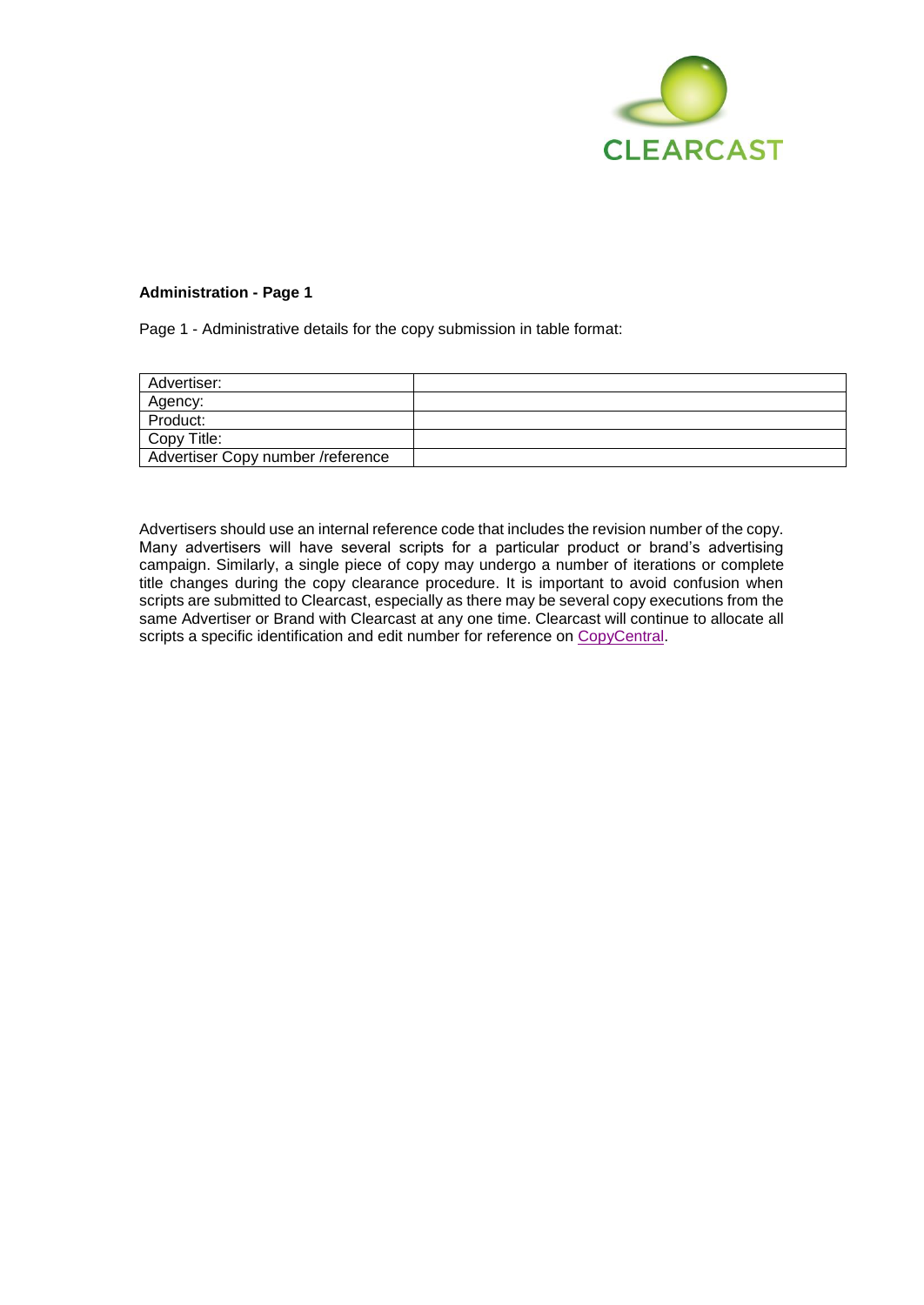

# **Copy script and identification of claims - Page 2 –** ( see Appendix 1)

Page 2 lays out all of the copy elements including major visuals, descriptions of visuals, superimpositions, claims, and voice-overs, demonstrations of product action or efficacy etc.

The Copy is presented in a standardised table format using the following headings:-

| <b>Pictures</b>                                                                                                                           | <b>Visual</b><br><b>Description</b>                                                                                                                                                                                               | <b>Audio Script</b>                                                                                     | "Supers"                                                                                  | <b>Claims</b>                      |
|-------------------------------------------------------------------------------------------------------------------------------------------|-----------------------------------------------------------------------------------------------------------------------------------------------------------------------------------------------------------------------------------|---------------------------------------------------------------------------------------------------------|-------------------------------------------------------------------------------------------|------------------------------------|
| Principal or<br>example images<br>from storyboards<br>or completed film.<br>Pictures of<br>product<br>comparisons or<br>test methods etc. | Description of<br>image flow<br>sufficient to<br>understand the<br>image and its<br>context.<br>Where images are<br>not available for<br>column 1, describe<br>to a level sufficient<br>for 3 <sup>rd</sup> party to<br>visualise | Detail of the script /<br>text accompanying<br>the image.<br><b>All punctuation</b><br>must be included | Exact wording of super<br>imposed text and its<br>relation to the<br>accompanying images. | Claims<br>individually<br>numbered |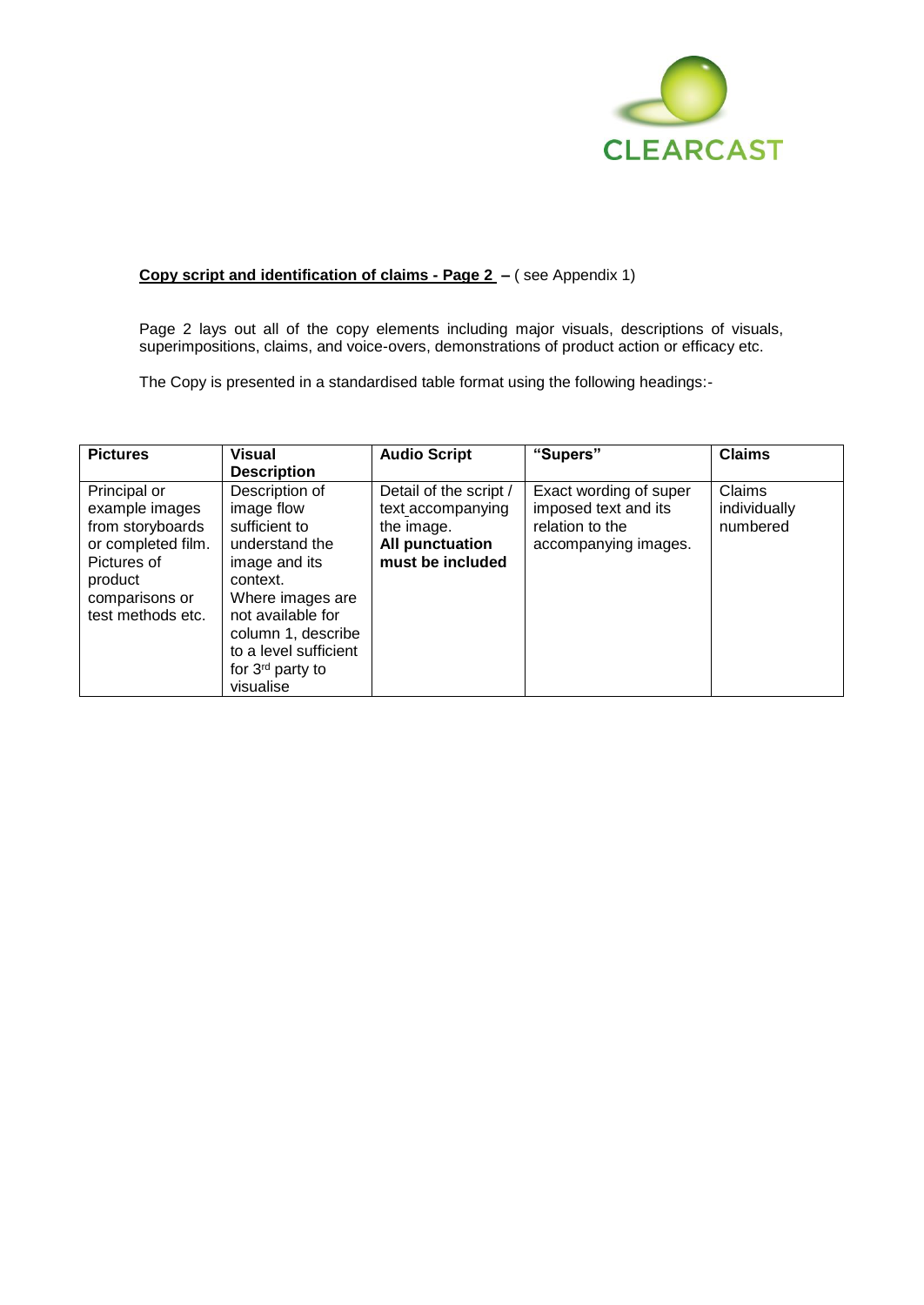

# **Substantiation of Claims - Pages 3-5 –** (see Appendix 2)

- Pages 3-5 provide the principal information supporting all claims within the copy submission. The aim is to present the most important and relevant information in a clear and concise way to aid Clearcast and its consultants.
- All claims will be assessed against the current advertising codes by Clearcast.
- All claims and data must be appropriate and sufficient, respectively, to withstand 3rd party challenge e.g. competitive advertisers, related experts, and the general public.
- Claim substantiation data may be sent to a Clearcast consultant for an expert opinion on its quality and acceptability. The consultant will view this, in conjunction with the appendices, with a number of questions in mind including, but not limited to, the following:-
	- Has the correct information / data been provided?
	- Has the methodology to collect the data been validated?
	- Do the data and / or methodology agree with current science?
	- Do the data support the claim?
	- Will the data withstand challenge by other experts?
- Advertisers are not prevented from submitting information and documentation to substantiate claims. The intent is to focus on the important information without the need, unless required, to read every item attached to the Copy Support Dossier.
- Claim substantiation must be presented for claims in the order they appear in the copy.
- All claims statements must be identified including those often termed as "puffery" or "not requiring data". The judgement of sufficient data is at the discretion of Clearcast.
- All claims will require a data based rationale as support OR sufficient explanation why data is not presented as support. Data is used in the broadest sense and may be numerical, text, pictorial etc.
- Each numbered claim from page 2 forms a new section or paragraph on pages 3-5. Where the same material is used to substantiate more than one claim the material need not be repeated but should be clearly referenced.
- Only the information or data specific to substantiating the claim is presented in this section. Where necessary, a brief description of how these data were obtained may also be included. A clear difference is drawn between the data produced by a clinical trial and the detailed methodology of the trial. The data represents substantiation for the claim whereas the methodology demonstrates how the data is collected. Where product efficacy has been confirmed via a clinical or consumer trial only a brief outline of the trial is required followed by relevant data substantiating efficacy. **The full details of the trial should be included. as an appendix for reference**.
- Similarly, where data has been obtained via a new technique only a brief outline of the method is required in this section. **The full details of the method should be included as an appendix for reference**.
- Include numerical data with base sizes and statistical evaluation, noting the statistical method used and the level of significance obtained.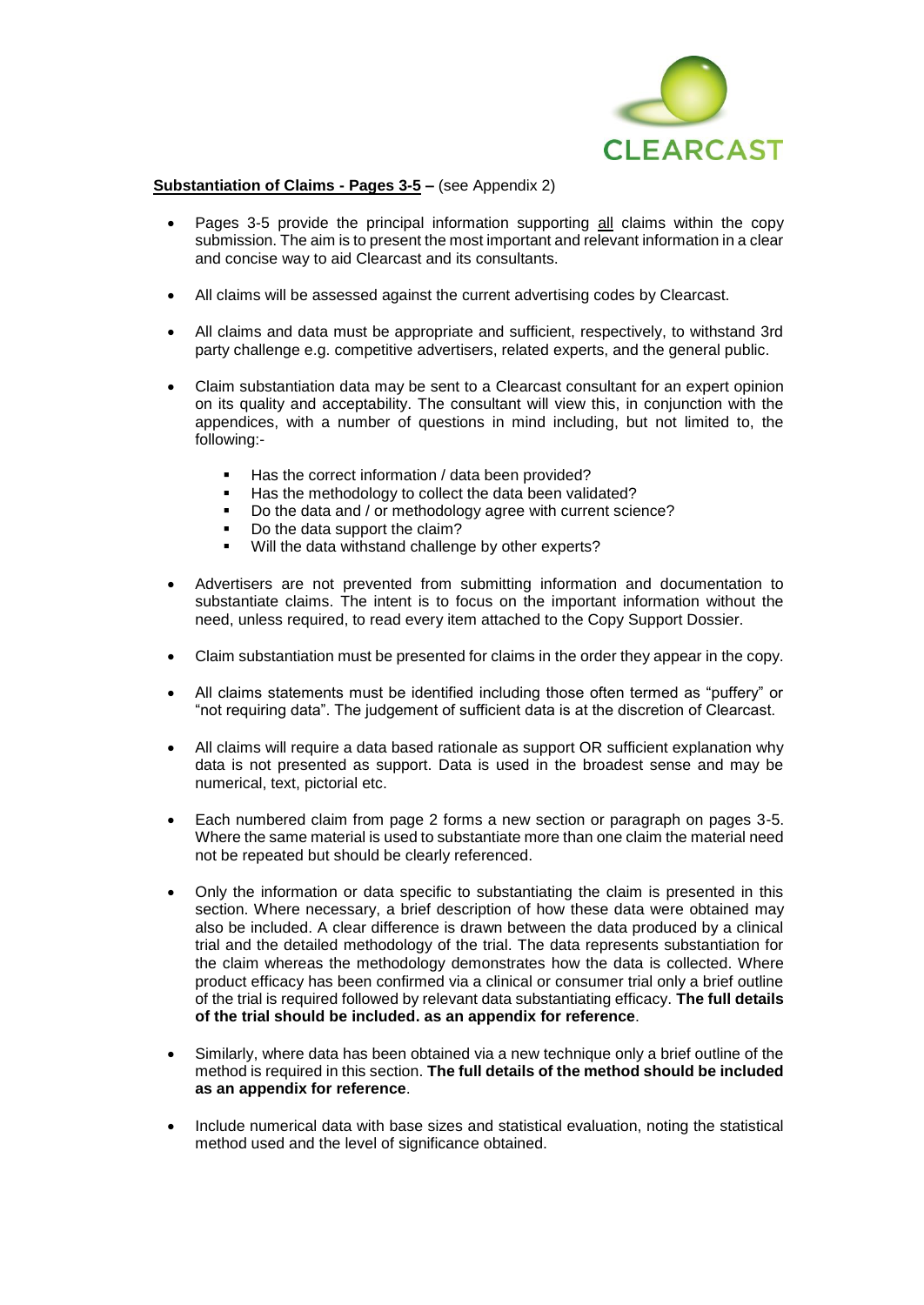

- In either this section or a referenced appendix the advertiser should demonstrate at least the following aspects of their data:-
	- Justification of sample set e.g. skin type, laundry stains, age groups, in-vitro substrates etc.
	- **■** Justify sample sizes
	- Product choice
	- Demonstrate the relevance of methods used to collect the data
	- Define methodologies, especially clinical or consumer trials, in vitro experiments etc. sufficient for a 3rd party to understand and interrogate the method.
	- Demonstrate the validity of data presented for support e.g. compiling data from multiple studies conducted at different sites or times; the use of percentage change on non-linear data; combining products with significant formulation differences into one data set etc.
	- Reports from third parties should be explained and contain details of method or clinical validation.
	- The statistical methods used
- Include product comparisons and rationale for the choice of comparative products. Include additional detail (in an appendix) as required to justify the appropriateness of the product choices.
- Include details of product demonstrations sufficient for a  $3<sup>rd</sup>$  party to understand and full details of the test procedure in accompanying documentation.
- Statements of "claim previously accepted" or similar must be supported with a clear reference, such as clock number, of the previously approved claim. The context of the claim should be outlined. The previously submitted Claim Support Dossier should be made available if requested.
- A reference to an appendix must be clear and numbered.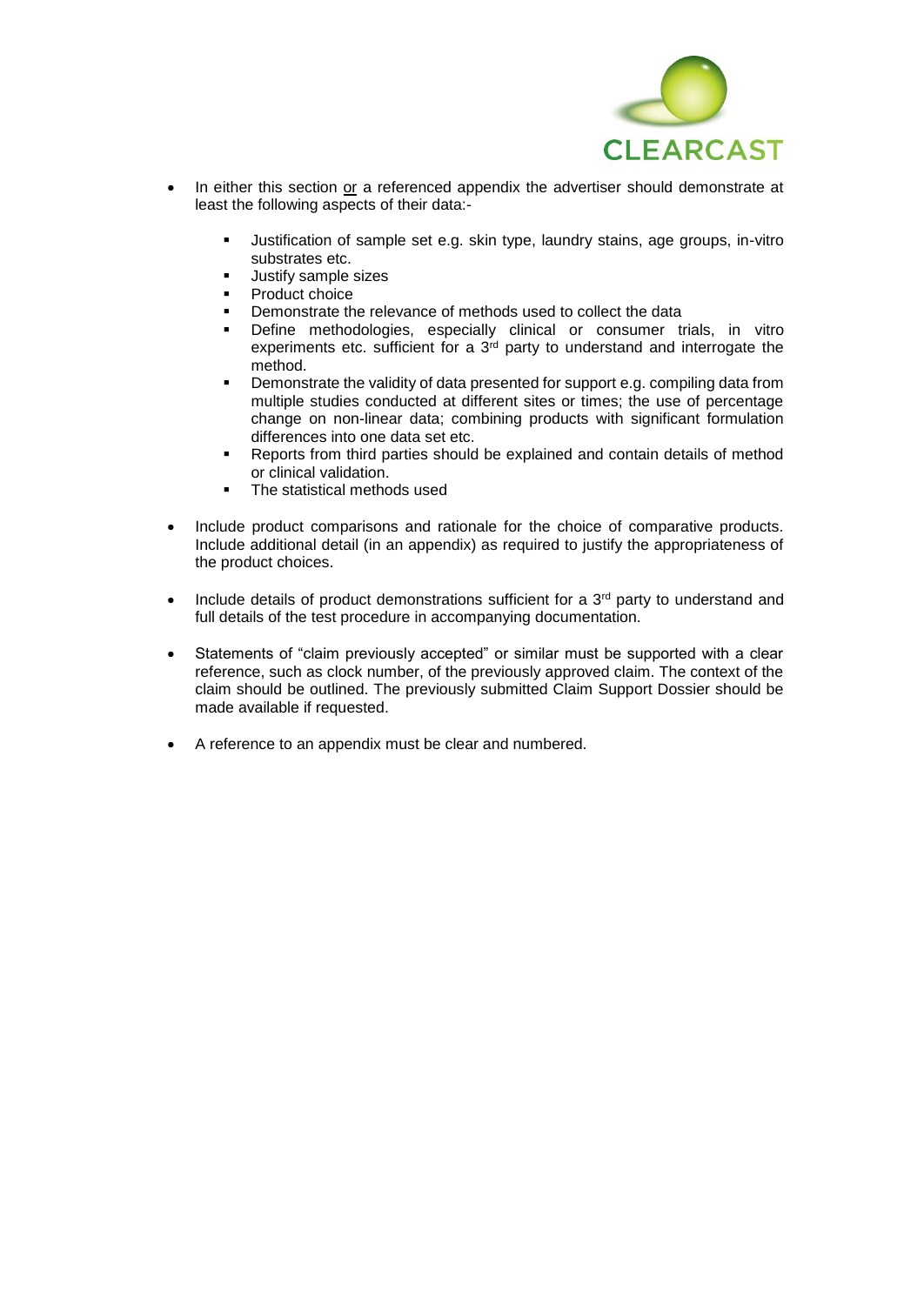

#### **Appendices - page 6 onwards**

No limit is set on the amount of additional information provided by the advertiser. However, it should be relevant and provide further support to the claim substantiation already presented in the dossier.

- Appendices allow the advertiser to submit any additional information required for claim substantiation.
- Appendices allow Clearcast and its consultants to understand methods, clinical and consumer trials and scientific explanations.
- Principal data from the appendices should be extracted and presented on pages 3-5 as claim substantiation.
- Where possible, large trial reports should also contain a summary report. Conversely, summary reports without important details of the trial are not sufficient.
- Details of trials used to demonstrate product performance including clinical, consumer, in vitro etc. Reports should include methodologies, recruitment criteria, base sizes, statistical analyses etc.
- Where reports contain coded formulations that are relevant to the claims the codes should be deciphered and linked directly to the product(s) in the script.
- Referenced scientific literature as appropriate. This should include the published article and not simply a journal reference.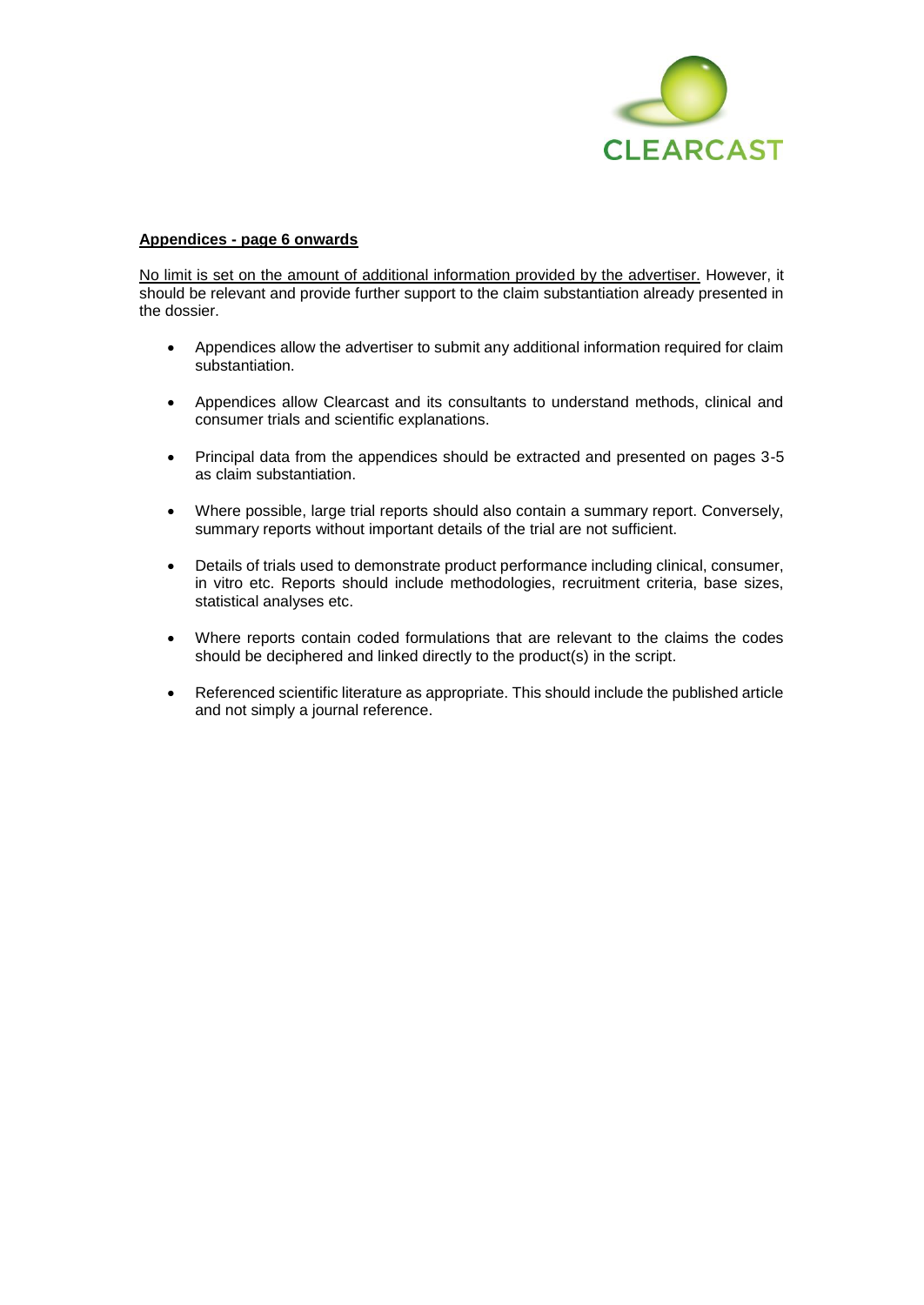

# **Appendix 1**

## **Example of Copy script and identification of claims - Page 2**

| <b>Pictures</b> | <b>Description</b>                                                                  | <b>Script</b>                                                    | "Supers"                                 | <b>Claims</b>                                                                                                          |
|-----------------|-------------------------------------------------------------------------------------|------------------------------------------------------------------|------------------------------------------|------------------------------------------------------------------------------------------------------------------------|
|                 | Dog rubbing<br>backside on<br>floor with<br>concerned<br>owner looking<br><b>on</b> | Unique, sensitive, "BoCare"<br>for dogs                          |                                          | Unique<br>1.<br>2.<br>sensitive                                                                                        |
|                 | Dog being<br>treated by<br>owner showing<br>product applied<br>as a cream           | Relieves those problem<br>days for mans' best friend             | "Voted No.1" by<br>"Dog Day"<br>magazine | 3.<br>Relieves those<br>problem days<br>For man's best<br>4.<br>friend.<br>"Voted No.1" by<br>5.<br>"Dog Day" magazine |
| wwww            | Happy dog<br>wagging tail<br>and greeting<br>owner                                  | No other product is proven<br>to give your dog healthier<br>life |                                          | 6. No other product is<br>proven to give your dog a<br>healthier life                                                  |
|                 | Cat stroll into<br>room and<br>sidles up to<br>owner                                | and it's safe for cats<br>$\mathsf{too} \dots$                   |                                          | 7. and it's safe for cats too.<br>"Implied" efficacy on cats<br>as well as dogs.                                       |

Example claim support data:-

# **Claim 1 "Unique….."**

Data: a) demonstrate that "BoCare" is a unique brand, a unique product in the line, or is a unique formulation for the expected consumer group.

#### **Claim 2 "sensitive..."**

Data: the inference for the claim is one of not irritating or not causing discomfort to the animal. The expected support data would include a trial showing the application of the product to dogs with both normal and compromised skin and tested on the appropriate skin area.

The trial would need to cover a range of breeds including those typically pre-disposed to the identified problem. It should also include any breeds known to have more sensitive skin.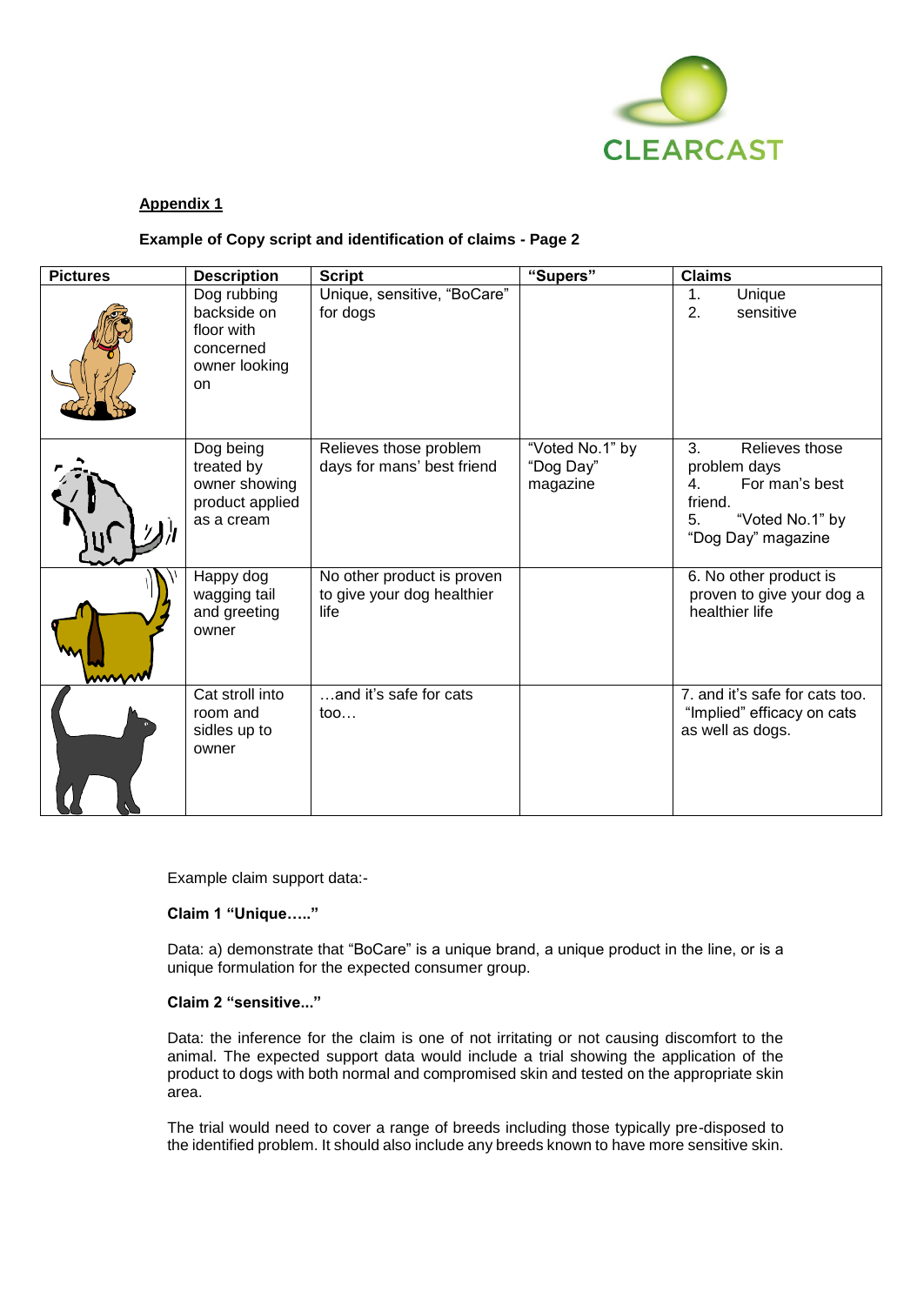

The technique used to measure "sensitive" must be validated and capable of showing differences between products designed for sensitive skin and normal products.

Statements indicating that the ingredients are non-irritating in other areas etc. would not be acceptable but could be used as additional evidence

#### **Claim 3 "Relieves those problem days…"**

Data: a) a definition of "problem days" and a description of what the product is designed to relieve.

b) A trial providing proof that the symptoms leading to problem days have been removed. A trial demonstrating cure or removal of the cause of the symptoms is not sufficient.

c) the trial, or other data, should show that when the symptoms have been removed the dog no longer exhibits the behaviour (as expected by the owner).

#### **Claim 4 "For man's best friend"**

Data: A statement to say this is accepted terminology or phrasing. It is unlikely that additional data would be required.

#### **Claim 5 "voted No.1" by "Dog Day" magazine**

- Data: a) A referenced document from the magazine showing the test used.
	- b) A description of the test to show that the product was tested for efficacy and relief of the symptoms described in the advertisement.
	- c) Details of other products tested showing that all major competition (value or volume shares) had been compared.

#### **Claim 6 "No other product is proven to give your dog a healthy life"**

Data: a) Trial data showing measurable changes of "healthier" in the dogs e.g. activity periods, tail wagging, metabolic measures, on a range of breeds. b) All products designed to target the symptoms and generally available to the public, even though not advertised on TV, must be tested in the trials outlined above.

### **Claim 7 "..and it's safe for cats too" (Implied efficacy on cats)**

Data: a) safety data for application to cats as well as dogs

b) details of symptoms experienced by cats and trial data, as outlined above, to show efficacy on a range of cat breeds